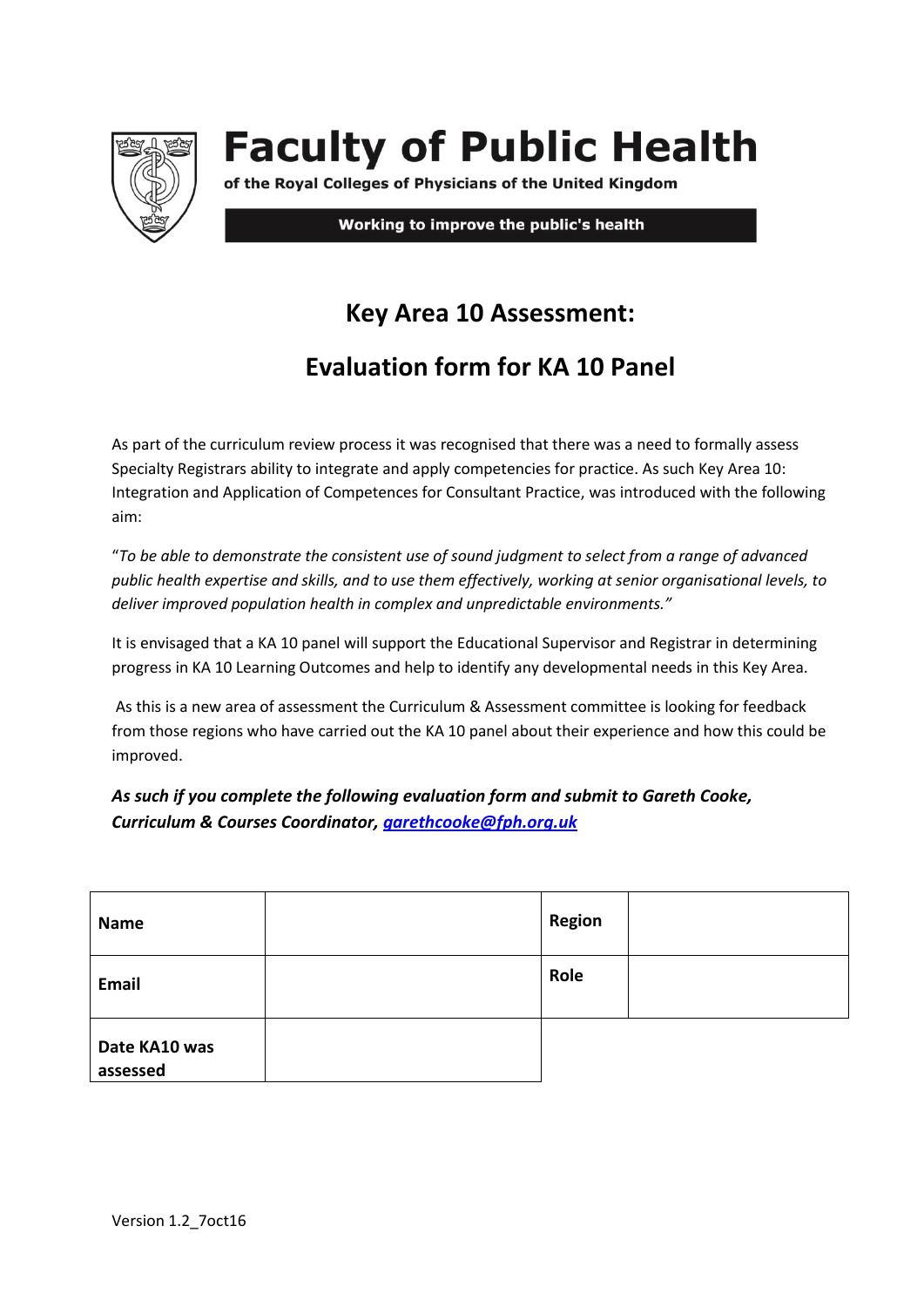Was the KA 10 panel effective in providing support to the Educational Supervisor and Registrar in this Key Area?

What ways could this KA panel be improved?

Was the guidance and documentation provided sufficient in order to carry out the KA10 panel? Do you have any suggestions to improve these?

What additional support, if any is required from the Faculty in order to deliver the KA10 panel?

Any additional comments regarding this process please add here: